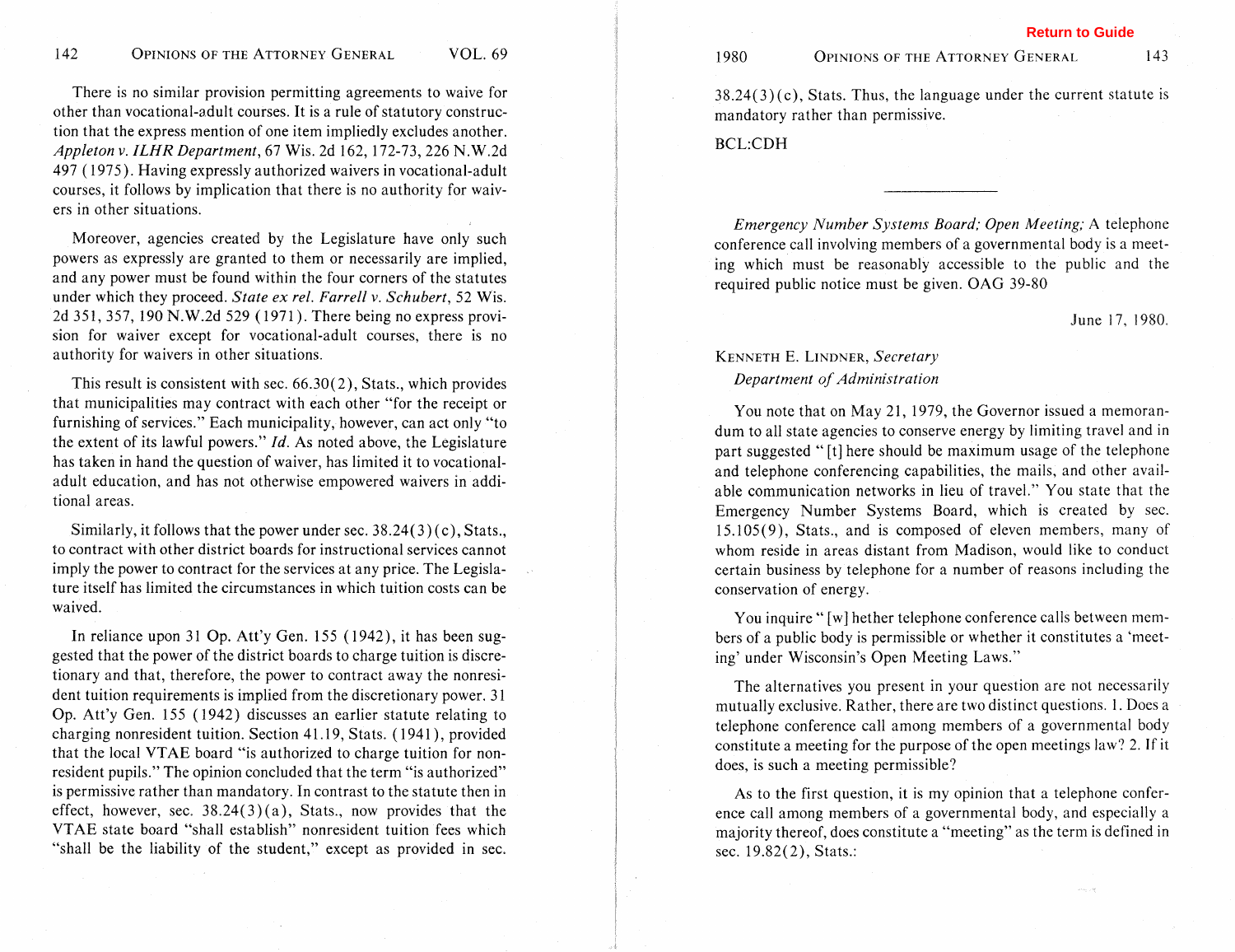"Meeting" means the convening of members of a governmental body for the purpose of exercising the responsibilities, authority, power or duties delegated to or vested in the body. If one-half or more of the members of a governmental body are present, the meeting is rebuttably presumed to be for the purpose of exercising the responsibilities, authority, power or duties delegated to or vested in the body. The term does not include any social or chance gathering or conference which is not intended to avoid this subchapter.

It is true that in a telephone conference call participants do not convene in the traditional sense because they are not physically gathered together. But they are convened in the sense that they can effectively communicate and exercise the authority vested in the body. To hold otherwise would allow the intent and purpose of the law to be frustrated by resort to any one of a number of modern communication techniques that permit communication without the participants being physically gathered together.

The second question is whether a telephone conference meeting may be conducted in a manner that satisfies the open meetings law. It is my opinion that it can.

The legislative policy underlying the open meetings law is stated in sec. 19.81(2), Stats.: "To implement and ensure the public policy herein expressed, all meetings of all state and local governmental bodies shall be publicly held in places reasonably accessible to members of the gublic and shall be open to all citizens at all times unless otherwise expressly provided by law."

As stated in 47 Op. Att'y Gen. 126 ( 1978):

The statute does not require that all meetings be held in publicly owned places but rather in places "reasonably accessible to members of the public." There is no requirement that the place which has the greatest accessibility be utilized or that it be owned by the public. Public meetings are often held in privately owned hotels, theaters, etc.

... *The test to be utilized is whether the meeting place is "rea*sonably accessible," and that is a factual question to be deter*mined in each case.* 

### ( Emphasis added.)

A teiephone conference meeting may be considered "reasonably accessible" if the public and news media may effectively monitor it. This can be accomplished by the use of a speaker that broadcasts the telephone conference located at one or more sites to which the public and news media have access. In such a situation the public and the media have the same "access" to the discussions as each member of the body who is on the line.

Conversely, a telephone conference meeting that was conducted in such a manner that would deny the public and news media an opportunity to effectively monitor would not comply with the open meetings law.

I might point out that by using more than one public listening site, there is the potential for making a meeting accessible to more people at more locations than the traditional single meeting where the members of a governmental body physically gather.

There are several types of public business which I would consider inappropriate for a conference call meeting. As an example, many public bodies conduct business in a manner which encourages, and in some instances requires, public participation or comment at the meeting. While current technology would allow members of the public to "plug in" or participate through a speaker phone, the process would likely be cumbersome and discouraging to participants. Similarly, many bodies routinely conduct hearings or inquiries where the demeanor of witnesses or participants is valuable in assessing both the weight and credibility of the presentation. Finally, there are meetings where complex plans, engineering drawings, charts, and the like need to be displayed and explained. In my view each of the above situations and like situations would not be "reasonably accessible to the public" because important parts of the deliberations could not or would not be communicated to the public or the media.

As you know, the open meetings law applies to all governmental bodies in the state. Your concern for energy savings and convenience should not in most instances be an excuse for holding telephone con-

wine